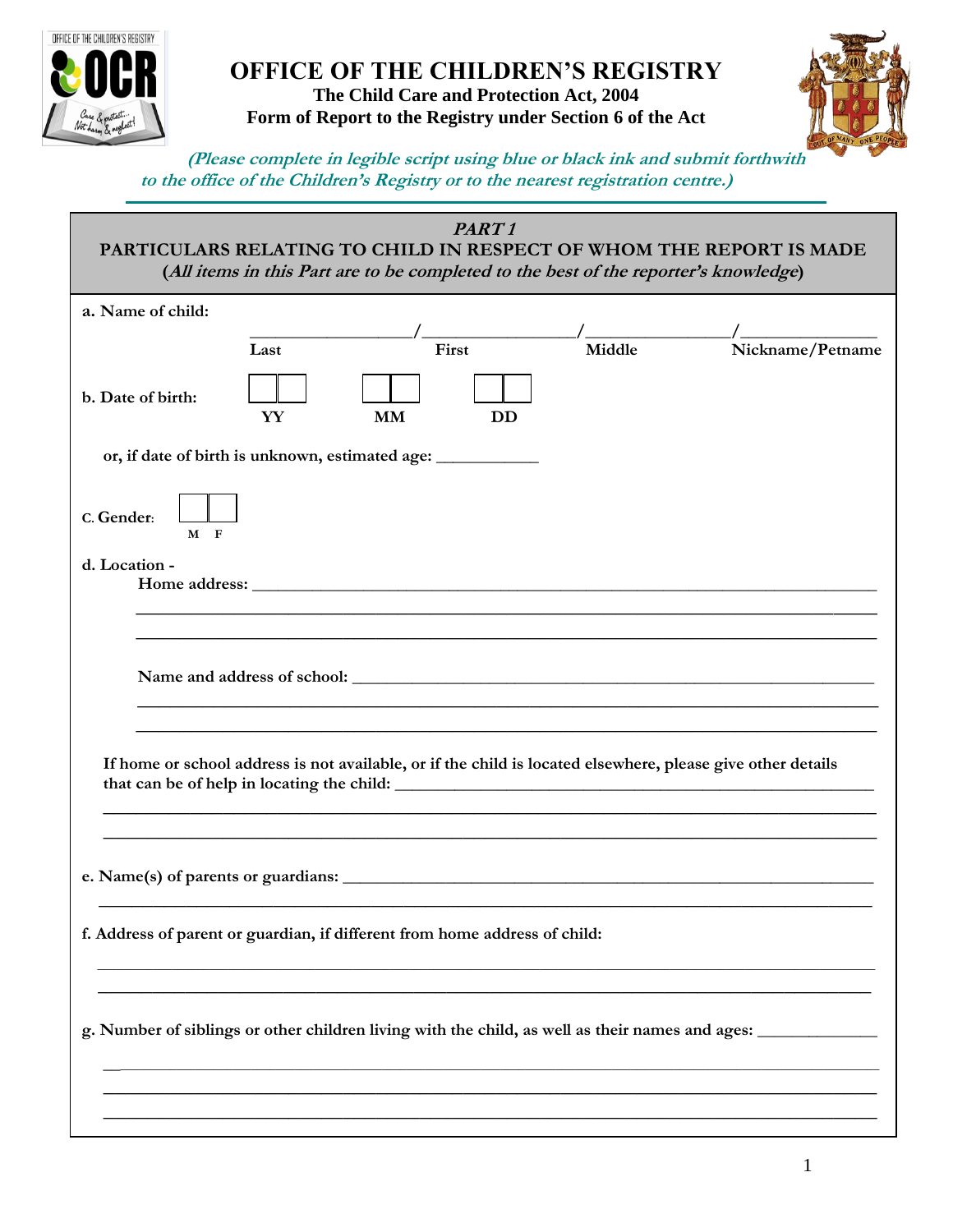

## OFFICE OF THE CHILDREN'S REGISTRY The Child Care and Protection Act, 2004

Form of Report to the Registry under Section 6 of the Act



| PART <sub>1</sub><br>PARTICULARS RELATING TO CHILD IN RESPECT OF WHOM THE REPORT IS MADE (Continued)<br>(All items in this Part are to be completed to the best of the reporter's knowledge)                                   |  |  |  |  |  |
|--------------------------------------------------------------------------------------------------------------------------------------------------------------------------------------------------------------------------------|--|--|--|--|--|
| h. Impairment or disability affecting the child:                                                                                                                                                                               |  |  |  |  |  |
| Mental $\Box$<br>Physical $\Box$                                                                                                                                                                                               |  |  |  |  |  |
| Describe: New York Changes and Changes and Changes and Changes and Changes and Changes and Changes and Changes and Changes and Changes and Changes and Changes and Changes and Changes and Changes and Changes and Changes and |  |  |  |  |  |
|                                                                                                                                                                                                                                |  |  |  |  |  |
| <b>PART 2 - DETAILS OF THE INCIDENT BEING REPORTED</b><br>(ALL items in this part <b>MUST</b> be completed)                                                                                                                    |  |  |  |  |  |
| a. Does the child appear to have been, or is the child at risk of being, abused or ill-treated:                                                                                                                                |  |  |  |  |  |
| Physically $\Box$ Sexually $\Box$ Mentally $\Box$                                                                                                                                                                              |  |  |  |  |  |
|                                                                                                                                                                                                                                |  |  |  |  |  |
|                                                                                                                                                                                                                                |  |  |  |  |  |
|                                                                                                                                                                                                                                |  |  |  |  |  |
|                                                                                                                                                                                                                                |  |  |  |  |  |
|                                                                                                                                                                                                                                |  |  |  |  |  |
| Yes $\Box$<br>$\rm No$ $\Box$<br>b. Has the child been abandoned or neglected?                                                                                                                                                 |  |  |  |  |  |
|                                                                                                                                                                                                                                |  |  |  |  |  |
|                                                                                                                                                                                                                                |  |  |  |  |  |
|                                                                                                                                                                                                                                |  |  |  |  |  |
|                                                                                                                                                                                                                                |  |  |  |  |  |
|                                                                                                                                                                                                                                |  |  |  |  |  |
| c. Give details of any other circumstances why it is believed or suspected that the child may be in need of care                                                                                                               |  |  |  |  |  |
|                                                                                                                                                                                                                                |  |  |  |  |  |
|                                                                                                                                                                                                                                |  |  |  |  |  |
|                                                                                                                                                                                                                                |  |  |  |  |  |
|                                                                                                                                                                                                                                |  |  |  |  |  |
|                                                                                                                                                                                                                                |  |  |  |  |  |
|                                                                                                                                                                                                                                |  |  |  |  |  |
|                                                                                                                                                                                                                                |  |  |  |  |  |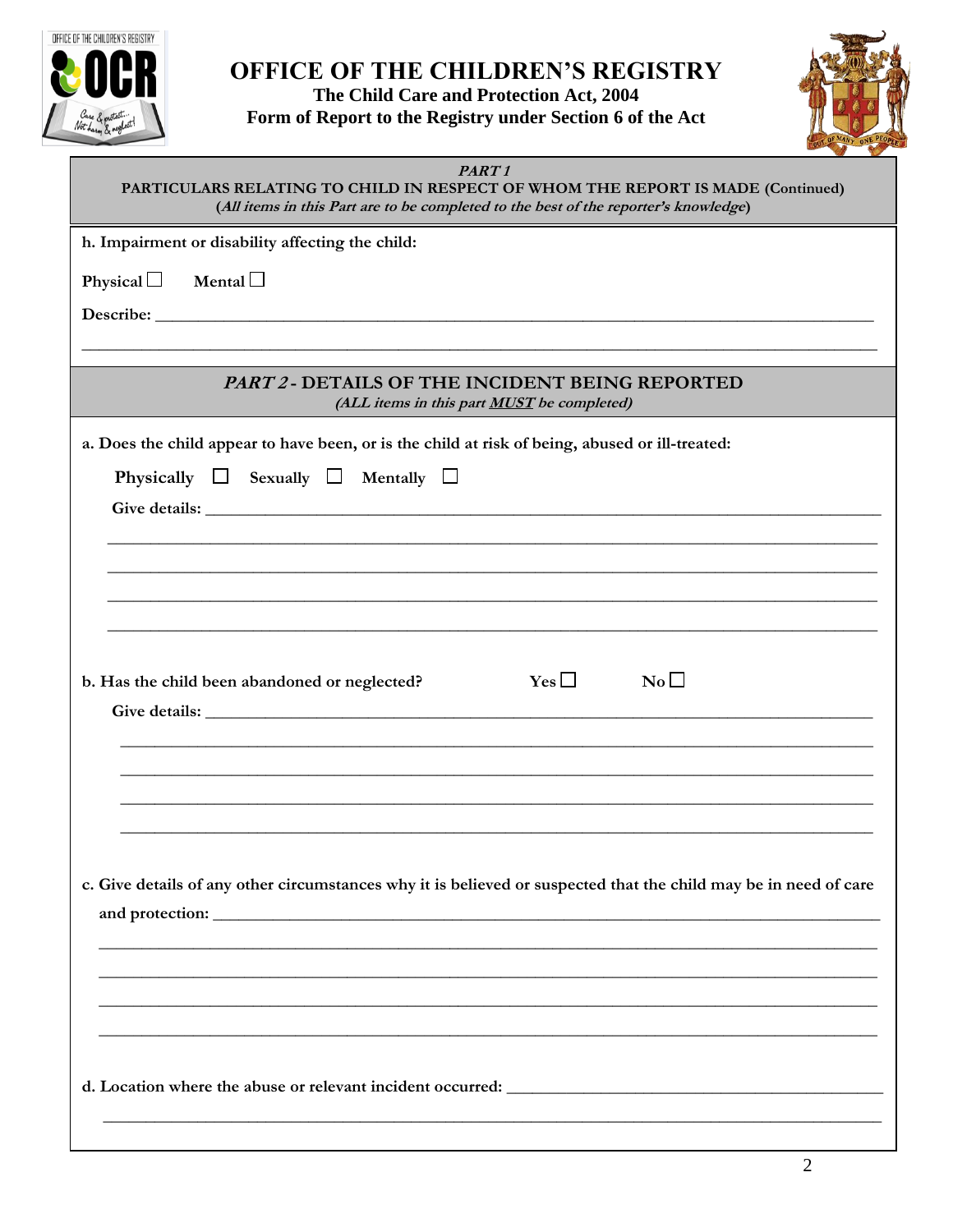



| PART 2 - DETAILS OF THE INCIDENT BEING REPORTED (Continued)<br>(ALL items in this part <b>MUST</b> be completed)                                                     |  |  |  |  |  |
|----------------------------------------------------------------------------------------------------------------------------------------------------------------------|--|--|--|--|--|
|                                                                                                                                                                      |  |  |  |  |  |
| f. Date on which the reporter acquired the information: (if specific date is not known, give best estimate):<br>$\frac{\frac{1}{2}}{\frac{1}{2}}$                    |  |  |  |  |  |
|                                                                                                                                                                      |  |  |  |  |  |
| i. Give details of any other action taken in the matter, aside from this report:                                                                                     |  |  |  |  |  |
| ,我们也不能在这里的时候,我们也不能在这里的时候,我们也不能在这里的时候,我们也不能会不能在这里的时候,我们也不能会不能会不能会不能会不能会不能会不能会不能会不                                                                                     |  |  |  |  |  |
|                                                                                                                                                                      |  |  |  |  |  |
| <b>PART 3 - DESCRIPTION OF SUSPECTED OFFENDER</b><br>(ALL items in this Part must be completed to the best of the reporter's knowledge)                              |  |  |  |  |  |
| a. Name of the person suspected to have committed the act or omission leading to the child's need for care<br>and protection:                                        |  |  |  |  |  |
| Nickname/Petname<br>Middle<br>First<br>Last<br>If the name of the suspected offender is unknown, please give a description that can help in<br>identifying offender: |  |  |  |  |  |
|                                                                                                                                                                      |  |  |  |  |  |